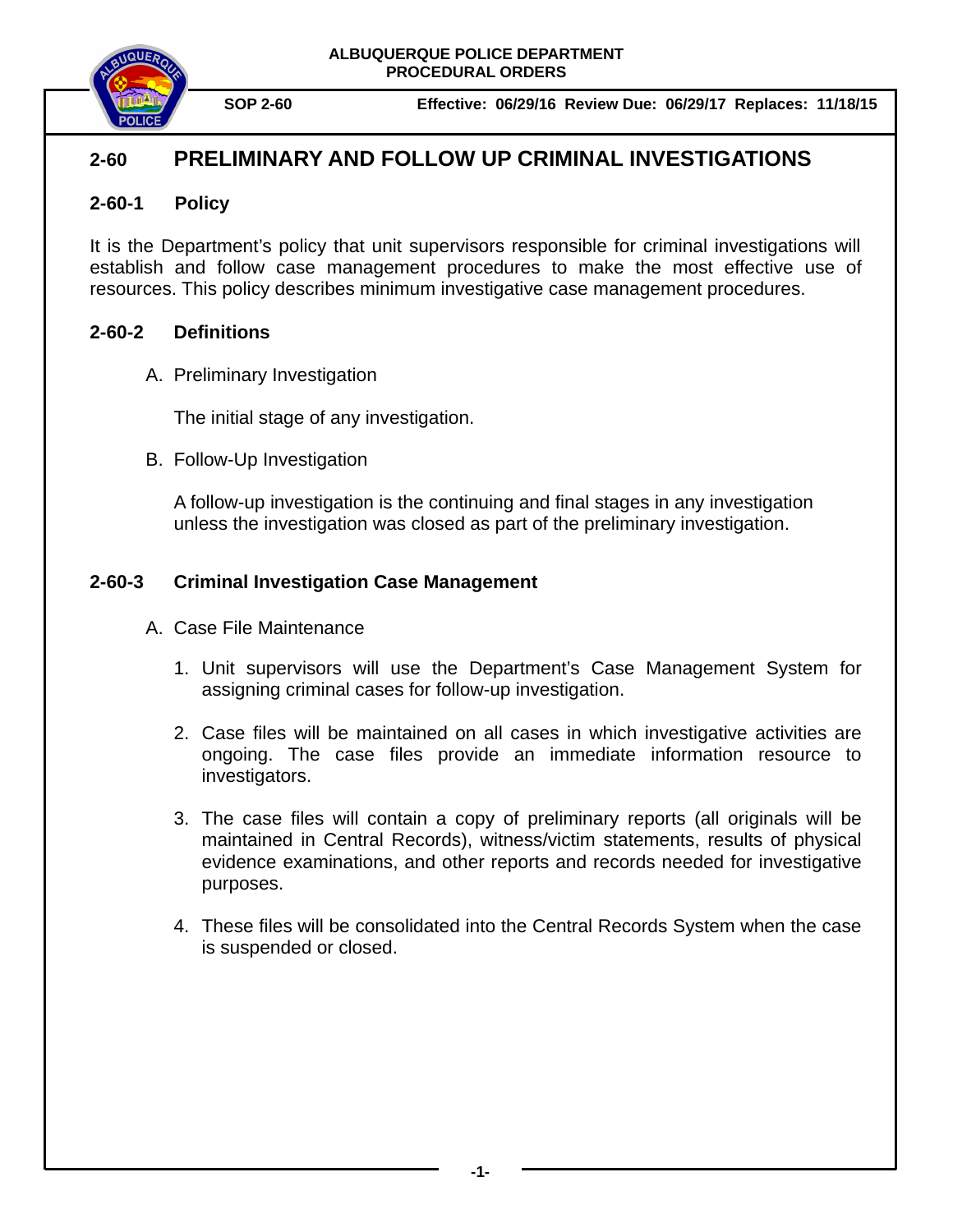

**SOP 2-60 Effective: 06/29/16 Review Due: 06/29/17 Replaces: 11/18/15**

B. Administrative Case Designations

An administrative designation of "open", "closed pending further leads (suspended)", or "closed" will be assigned to each case, as appropriate.

- 1. "Open" means the case is assigned to an officer and investigative efforts are active.
- 2. "Suspended" means all available leads have been exhausted but the case has not been brought to a conclusion and investigative efforts may resume.
- 3. "Closed" means the case has been concluded (includes Closed by Exception, Closed by Arrest and Unfounded cases).
- C. Investigative Case Status Control

Unit supervisors will use a case status control system for managing cases receiving follow-up investigation. At a minimum, the system will contain the date of the complaint, type of complaint, investigator assigned, date assigned, case number, report due date, and case disposition.

- D. Case Screening System
	- 1. Unit supervisors will screen each case individually to determine whether or not the case will be assigned to an investigator for further investigation.
	- 2. The objective of case screening is to apply available personnel to those investigations that have the best chance of being successful.
	- 3. Screening of preliminary investigative information will assist in the decision on whether a follow-up investigation will be made.
		- a. The Case Solvability Matrix will be used by the unit supervisor to assist in determining the decision to assign the case for follow-up.
	- 4. Examples of criteria include the availability of personnel, the degree of seriousness, and other solvability factors such as:
		- a. Is the suspect identified or described in detail?
		- b. Are there any witnesses available?
		- c. Vehicle tag numbers/descriptions?
		- d. Physical evidence available?
		- e. Informant information?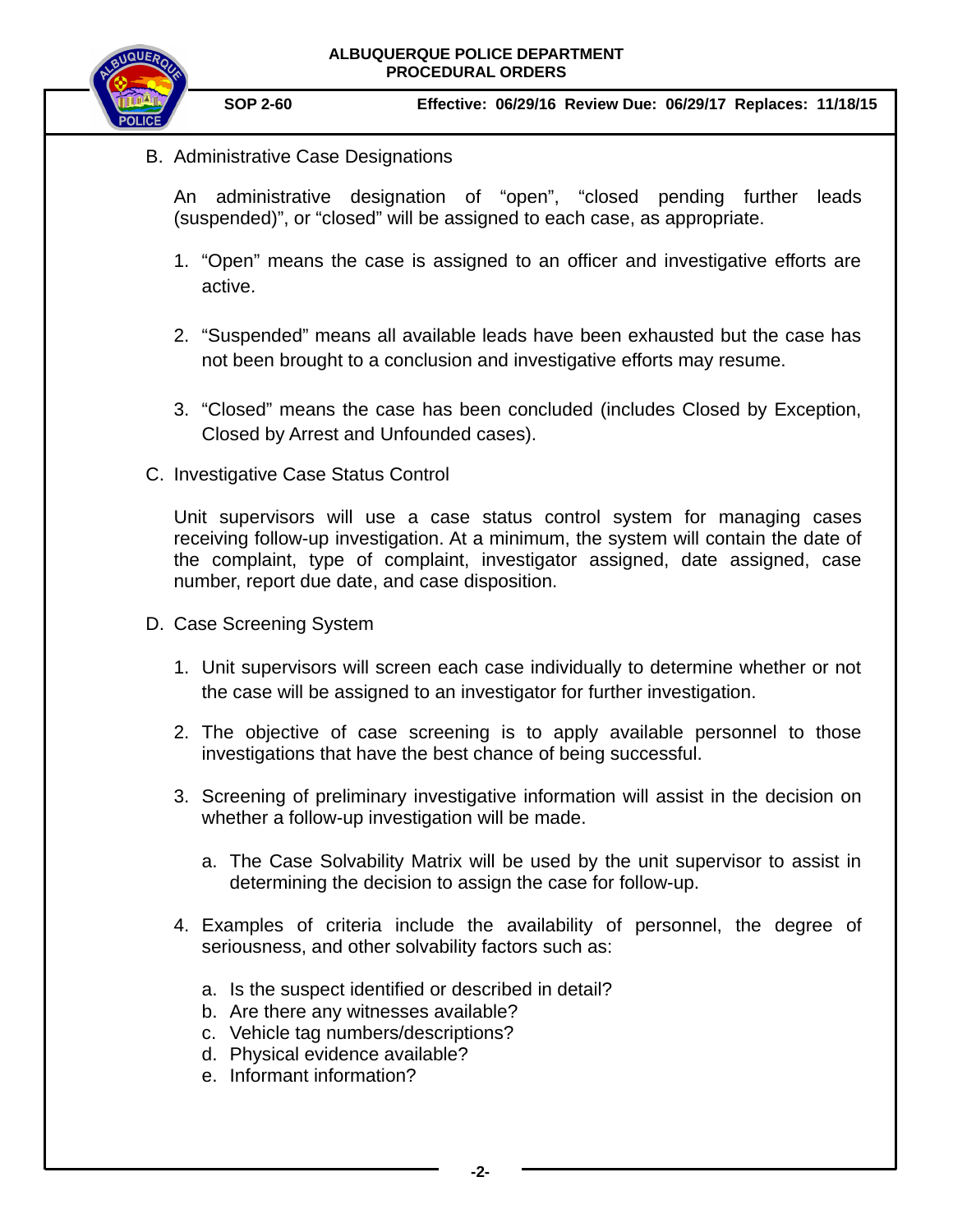



**SOP 2-60 Effective: 06/29/16 Review Due: 06/29/17 Replaces: 11/18/15**

### E. Case Solvability Matrix

# *APD Case Solvability Matrix*

| Each solvability factor is assigned a score. Add the scores together to determine if the case should be assigned. |                                                                                                                  |                                       |  |
|-------------------------------------------------------------------------------------------------------------------|------------------------------------------------------------------------------------------------------------------|---------------------------------------|--|
| <b>Point</b><br>$\mathbf S$                                                                                       | <b>Solvability Factor</b>                                                                                        | <b>Score</b>                          |  |
| 10                                                                                                                | <b>Suspect Identified</b>                                                                                        |                                       |  |
| $\overline{7}$                                                                                                    | Presence of Significant Evidence (CODIS, AFIS hit)                                                               |                                       |  |
| 5                                                                                                                 | <b>Identifiable Property Characteristics</b><br>(serial numbers, marks, etchings, account numbers, etc.)         |                                       |  |
| $\overline{4}$                                                                                                    | Identifiable Suspect Vehicle Information<br>(License plate, significant description)                             |                                       |  |
| 3                                                                                                                 | <b>Significant Description of Suspect</b><br>(First and last name, alias, address, tattoos, videos/photos, etc.) |                                       |  |
| $\overline{2}$                                                                                                    | Belief that crime may be solved with publicity and/or reasonable<br>additional investigative effort              |                                       |  |
|                                                                                                                   | <b>TOTAL SCORE</b>                                                                                               |                                       |  |
| The crimes listed as "Mandatory Assignment," below, will automatically be assigned for follow-up.                 |                                                                                                                  |                                       |  |
| <b>Crime Type Classification Priority List</b>                                                                    |                                                                                                                  |                                       |  |
|                                                                                                                   |                                                                                                                  | <b>Mandatory</b><br><b>Assignment</b> |  |
| Homicide                                                                                                          |                                                                                                                  | Yes                                   |  |
|                                                                                                                   | Aggravated Battery (felony level)                                                                                | Yes                                   |  |
|                                                                                                                   | <b>Criminal Sexual Penetration</b>                                                                               | Yes                                   |  |
| <b>Child Victim</b>                                                                                               |                                                                                                                  | Yes                                   |  |
| Robbery                                                                                                           |                                                                                                                  | Yes                                   |  |
| Kidnapping                                                                                                        |                                                                                                                  | <b>Yes</b>                            |  |
|                                                                                                                   | <b>Aggravated Assault</b>                                                                                        | $\star$                               |  |
|                                                                                                                   | False Imprisonment                                                                                               | $^\star$                              |  |
|                                                                                                                   | <b>Residential Burglary</b>                                                                                      | $\star$                               |  |
| <b>Auto Theft</b>                                                                                                 |                                                                                                                  | $\star$                               |  |
|                                                                                                                   | <b>Commercial Burglary</b>                                                                                       | $\star$                               |  |
| Auto Burglary                                                                                                     |                                                                                                                  | $\star$                               |  |
|                                                                                                                   | Other Felony Crimes<br>* Assignment is dependent upon the score determined from the solvability factors, above:  | $\star$                               |  |

**15 or more** – *Mandatory Assignment* **10-14** – *May Assign* **9 or less** – *Primary Officer Follow-up*

Connect tips, citizen tips or Crime Stoppers Tips will be implemented into the matrix. Incidents of high publicity or significant events may be assigned at the discretion of the area commander or unit supervisor.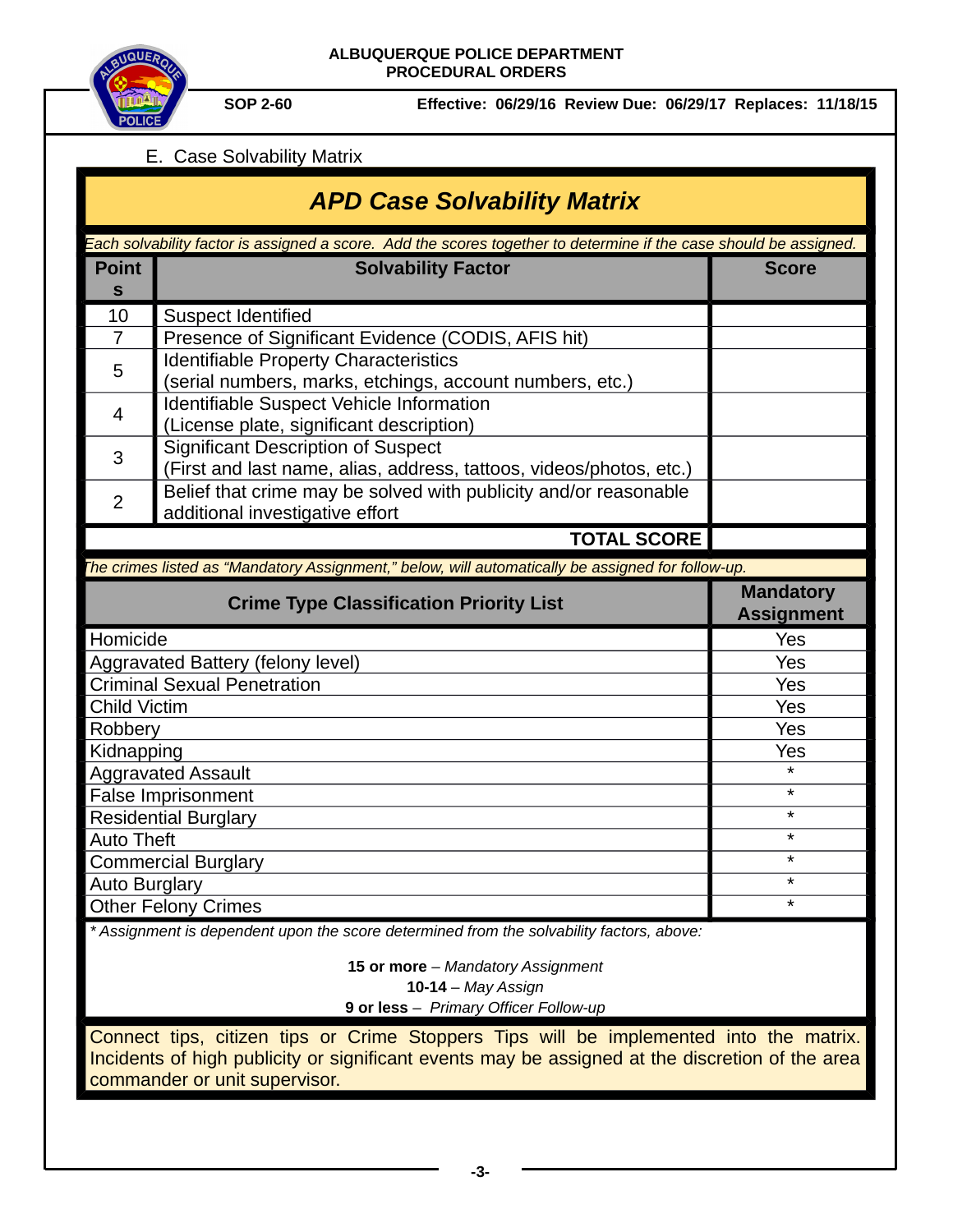| ALBUQUERQUE POLICE DEPARTMENT |  |
|-------------------------------|--|
| <b>PROCEDURAL ORDERS</b>      |  |



**SOP 2-60 Effective: 06/29/16 Review Due: 06/29/17 Replaces: 11/18/15**

F. Designation of a Case Agent

Once assigned, the investigator receiving the assignment will be considered the case agent, and therefore, will be accountable for the follow-up investigation.

G. Criteria for Suspending Investigations

Unit supervisors will establish criteria for suspending investigations. The criteria may include:

- 1. Lack of further leads or solvability factors;
- 2. Unavailability of investigative resources, and/or
- 3. Severity of the crime committed.
- H. On-call list

Each criminal investigative unit will maintain an on-call list of investigators. A copy will be made available to the Communications Division.

#### **2-60-4 Procedures**

- A. Preliminary Investigations [7]
	- 1. Field Services officers will conduct preliminary investigations on all felony and misdemeanor crimes and any other incidents of a suspicious nature.
	- 2. Field Services officers will determine the exact nature of the call, begin a preliminary investigation, and determine if a specialized unit is needed.
	- *3.* Field Services supervisors will be dispatched to the following:
		- a. Fatal and Serious Accidents
		- b. Accidents Involving Police Vehicles
		- c. Pursuits
		- d. Violent Crimes
		- e. Unattended Death
		- f. Suicide
		- g. Serious Injury
		- h. Hostage/Barricaded Subject/Sniper Situations
		- i. Hazardous Materials Incidents
		- j. Use of Force
		- k. Injury to an Officer
		- l. Riots/Civil Disorders or other Major Incidents
		- m. When Requested by an Officer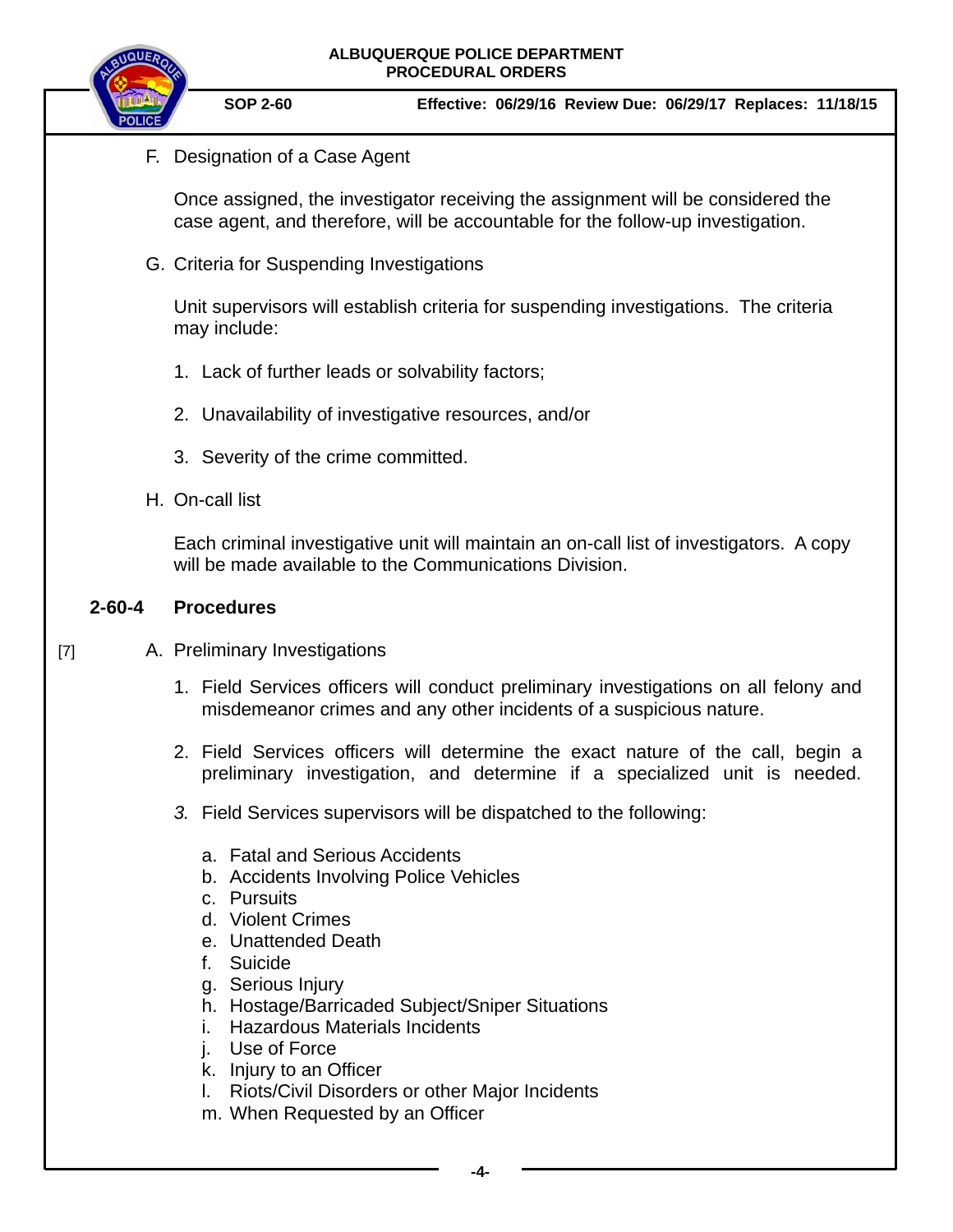#### **ALBUQUERQUE POLICE DEPARTMENT PROCEDURAL ORDERS**



**SOP 2-60 Effective: 06/29/16 Review Due: 06/29/17 Replaces: 11/18/15**

- 4. In the event that a case is assigned to a specialized unit, the primary officer called to the scene will write the initial offense/incident report. The last sentence of the narrative will indicate the officer and/or specialized unit the case was assigned to. The contract of the contract of the contract of the contract of the contract of the contract of the contract of the contract of the contract of the contract of the contract of the contract of the contract of t
- 5. Steps to be followed in conducting preliminary investigations that may include but are not limited to:
	- a. Observe all conditions, events, and remarks.
	- b. Locate, identify, and interview witnesses, victims, and suspect(s).
	- c. Protect the crime scene and the evidence.
	- d. Ensure that necessary evidence is collected.
	- e. Effect the arrest of the suspect.
	- f. Report the incident fully and accurately.
- B. Follow-Up Investigations
	- 1. Officers will conduct thorough preliminary investigations and forward their findings to the appropriate specialized unit for follow-up investigations.
	- 2. All investigations not requiring follow up by a specialized unit will be the responsibility of the primary officer.
	- 3. The Special Investigations Division Narcotics are responsible for conducting follow up investigations on in-custody felony narcotics cases generated by Field Services officers providing that the following steps are adhered to. If not, Field Services will assume responsibility for follow up investigation and completion.
		- a. The primary Field Services officer will either call out the appropriate detective on call or contact the detective by phone by the end of shift and brief him/her on the case.
		- b. The primary Field Services officer will indicate on the last line of the narrative of the initial offense report, the detective and unit the case was assigned to.
		- c. The primary Field Services officer will submit a copy of the original offense report and all related documents to the assigned detective by the end of shift.
	- 4. The Traffic Section will be responsible for conducting follow up investigations of:
		- a. All Fatal and Serious Injury Accidents.
		- b. Hit and Run accidents involving serious injury or if the offender resided outside of the county.
			- i. All other hit and runs will be investigated by the primary officer.
		- c. Accidents at School Crossings.
		- d. Any other incident at the discretion of the on-call traffic supervisor.